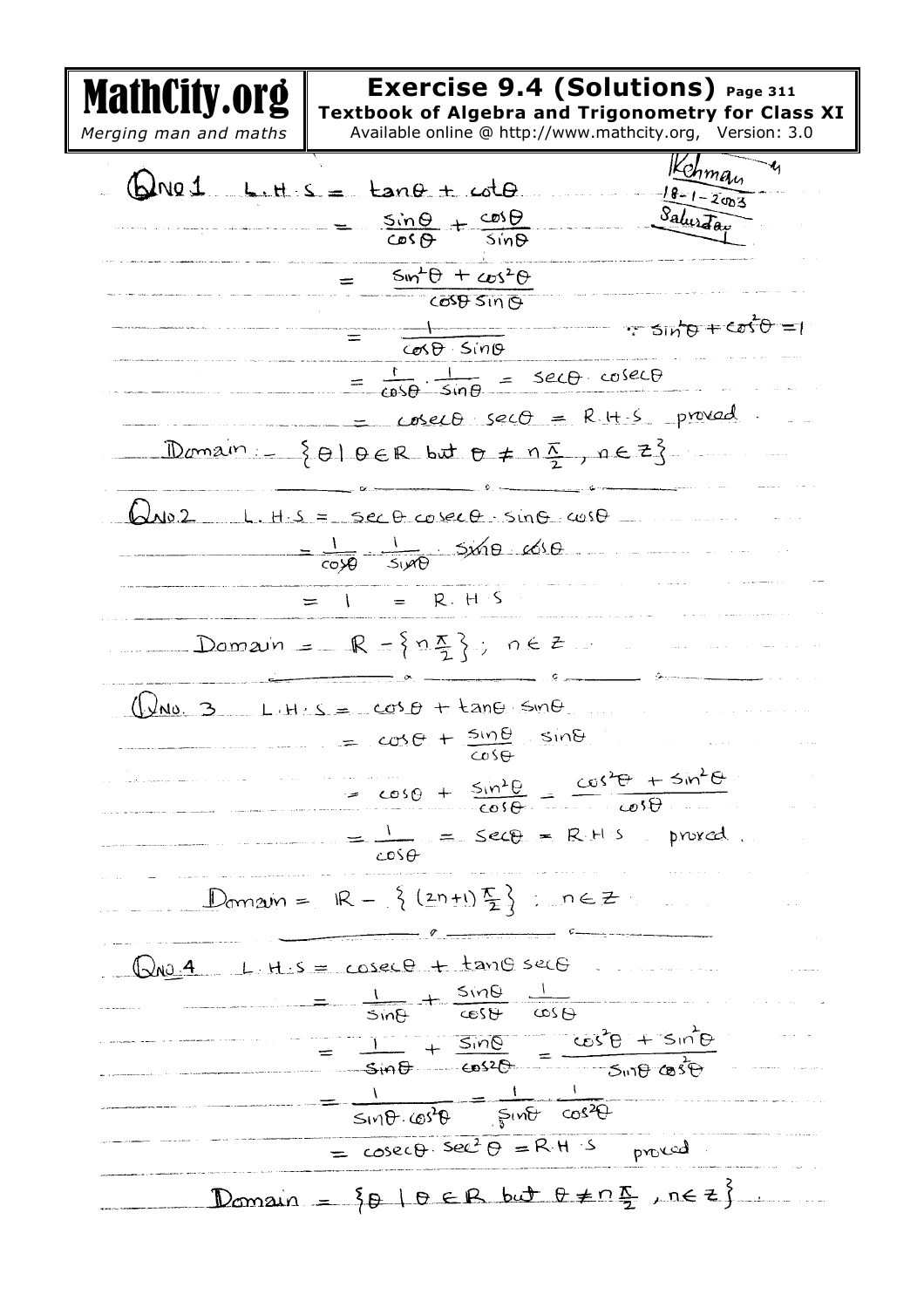$$
\sqrt{2}AD = L.H.S = Sec^2\theta - \cos 12\theta + \sin^2 2\theta + \sin^2 2\theta + \sin^2 2\theta - \sin^2 2\theta + \sin^2 2\theta - \sin^2 2\theta + \sin^2 2\theta - \sin^2 2\theta + \sin^2 2\theta - \sin^2 2\theta - \sin^2 2\theta - \sin^2 2\theta - \cos^2 2\theta - \cos^2 2\theta - \cos^2 2\theta - \cos^2 2\theta - \cos^2 2\theta - \cos^2 2\theta - \cos^2 2\theta - \cos^2 2\theta - \cos^2 2\theta - \cos^2 2\theta - \cos^2 2\theta - \cos^2 2\theta - \cos^2 2\theta - \cos^2 2\theta - \cos^2 2\theta - \cos^2 2\theta - \cos^2 2\theta - \cos^2 2\theta - \cos^2 2\theta - \cos^2 2\theta - \cos^2 2\theta - \cos^2 2\theta - \cos^2 2\theta - \cos^2 2\theta - \cos^2 2\theta - \cos^2 2\theta - \cos^2 2\theta - \cos^2 2\theta - \cos^2 2\theta - \cos^2 2\theta - \cos^2 2\theta - \cos^2 2\theta - \cos^2 2\theta - \cos^2 2\theta - \cos^2 2\theta - \cos^2 2\theta - \cos^2 2\theta - \cos^2 2\theta - \cos^2 2\theta - \cos^2 2\theta - \cos^2 2\theta - \cos^2 2\theta - \cos^2 2\theta - \cos^2 2\theta - \cos^2 2\theta - \cos^2 2\theta - \cos^2 2\theta - \cos^2 2\theta - \cos^2 2\theta - \cos^2 2\theta - \cos^2 2\theta - \cos^2 2\theta - \cos^2 2\theta - \cos^2 2\theta - \cos^2 2\theta - \cos^2 2\theta - \cos^2 2\theta - \cos^2 2\theta - \cos^2 2\theta - \cos^2 2\theta - \cos^2 2\theta - \cos^2 2\theta - \cos^2 2\theta - \cos^2 2\theta - \cos^2 2\theta - \cos^2 2\theta - \cos^2 2\theta - \cos^2 2\theta - \cos^2 2\theta - \cos^2 2
$$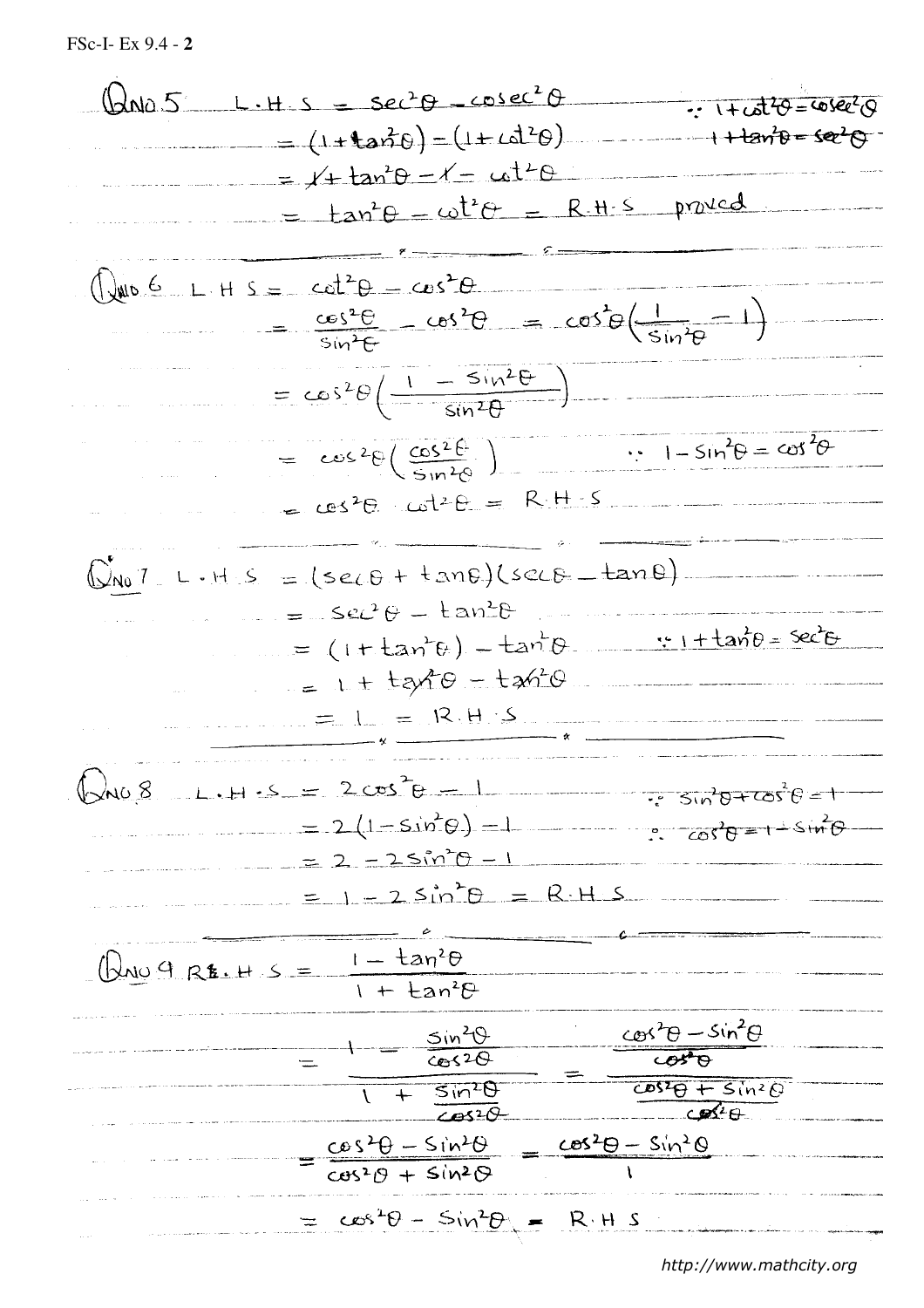$\frac{\sqrt{N\phi I^o}R.H.S}{e}\frac{\cot\theta-I}{\cot\theta+1}$  $cos \theta - sin \theta$  $\frac{cos\theta}{sin\theta} - 1$  $sin\theta$  $cos\theta + sin\theta$  $\overline{\cos\theta}$  $\frac{1}{\sin \theta}$  $\frac{cos\theta - sin\theta}{cos\theta + sin\theta}$  $R.H.S$ \* correct  $\frac{sin\theta}{1 + cos\theta}$  $+$   $450$  coto.  $\lambda$ NO. 11  $800470047000$  $\frac{\sin\theta}{1+\cos\theta}$  $rac{cos \theta}{sin \theta}$  $sin^2\theta + cos\theta(1+cos\theta)$  $\overline{(1+cos\theta)}$  sine  $SIM-B + cos\theta + cos\theta$  $(1 + \cos \theta) \sin \theta$  $(5\dot{w}^2\theta + \omega s^2\theta) + \omega s\theta$  $(1+\cos\theta)sin\theta$  $1 + 698$  $3.50 + 3.6 + 10.6 = 1$  $(1+\cos\theta)$  sino  $cosecQ = R \cdot H - S$  $\frac{1}{\leq m\theta}$  $\frac{cot^2\theta - 1}{1 + cot^2\theta}$  $(A_{N0.12})$  $cos^2\theta$  -  $sin^2\theta$  $rac{10520}{51020}$ **SIAO**  $\frac{sin^2\theta + cos^2\theta}{sin^2\theta}$  $rac{\cos^2\theta}{\sin^2\theta}$  $cos^2\theta - sin^2\theta$  $\frac{\cos^2\theta-Sin^2\theta}{1}$  $sin^2\theta + cos^2\theta$  $= cos^2\theta - sin^2\theta = cos^2\theta - (1 - cos^2\theta)$  $C(65^2\theta - 1 + C05^2\theta$  $2 \cos^2\theta - 1 = R + 2$  proved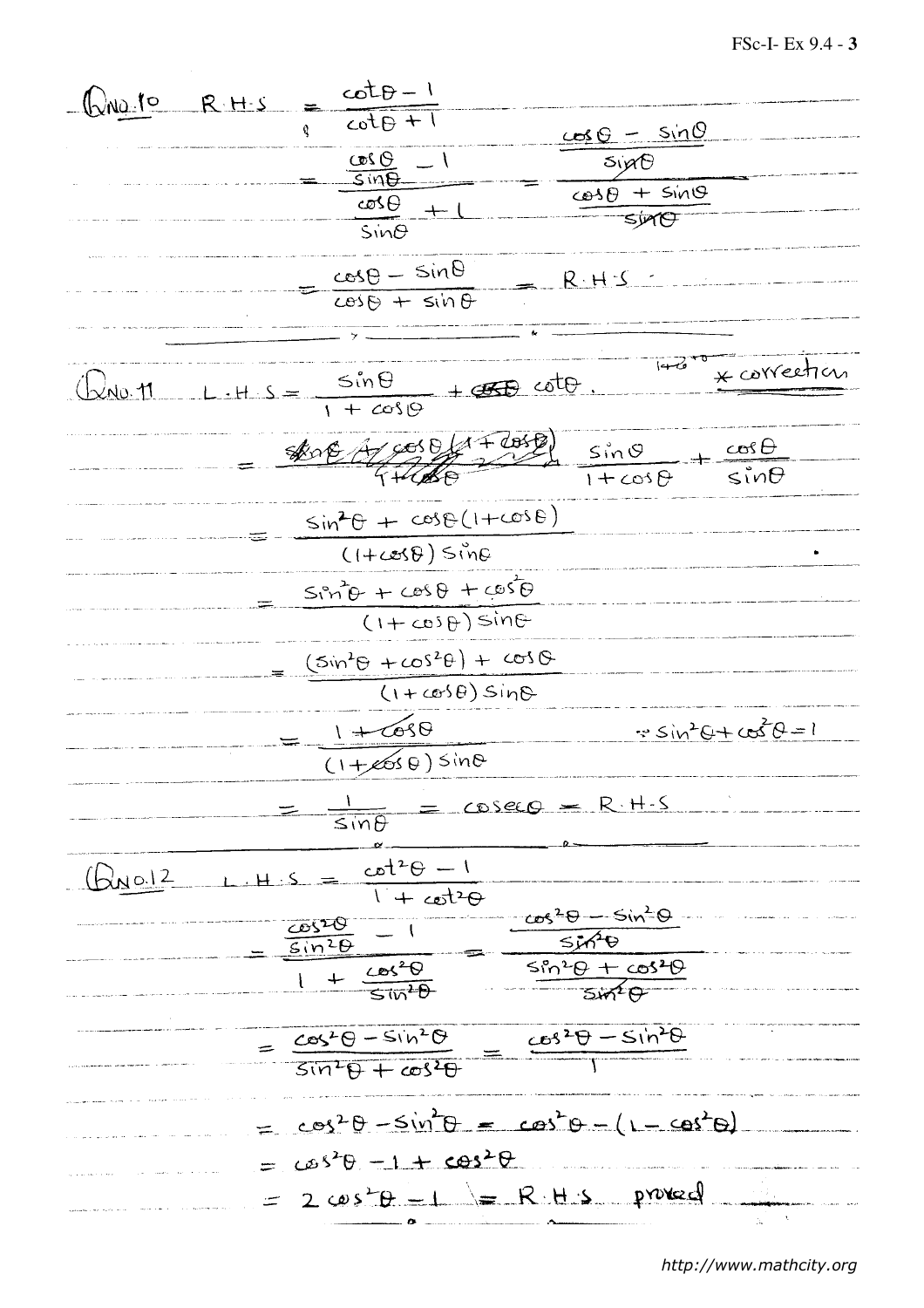FSc-I- Ex 9.4 - 4

 $\bigoplus_{10}13 R+5 = (cosecb+cbt)^2$  $= \left(\frac{1}{\sin\theta} + \frac{\cos\theta}{\sin\theta}\right)^2$  $= \left(\frac{1 + \cos \theta}{\sin \theta}\right)^2$ =  $\frac{(1 + \cos \theta)^2}{\sin^2 \theta}$  =  $\frac{(1 + \cos \theta)^2}{1 - \cos^2 \theta}$  $= \frac{(1+cos\theta)(1+cos\theta)}{(1-cos\theta)(1+cos\theta)}$  $= \frac{1 + \cos \theta}{1 - \cos \theta} = R + S \text{ provided}$  $L.H.S = (sec\theta - tan\theta)^2$  $12N0.14$  $= \left(\frac{1}{\cos \theta} - \frac{\sin \theta}{\cos \theta}\right)^2 = \left(\frac{1 - \sin \theta}{\cos \theta}\right)^2$  $=\frac{(1-\sin\theta)^2}{\cos^2\theta}=\frac{(1-\sin\theta)^2}{1-\sin^2\theta}$  $=$   $(1-5\pi 6)(1-5\pi 6)$ <br> $=$   $(1-5\pi 6)(1+5\pi 6)$  $I-S\ddot{v}\theta$  = R.H.S proved  $QNQ.15$ L H S =  $\frac{2\tan\theta}{1 + \tan^2\theta} = \frac{2\tan\theta}{\sec^2\theta}$  $= 2tan\theta$   $cos^2\theta$ =  $2 \sin \theta$   $\cos^2 \theta$  =  $2 \sin \theta \cos \theta$  = RHS  $Q_{\text{N0}}$  16  $L.H.S = \frac{1-sin\theta}{cosh}$  $= \frac{1-5in\Theta}{cosh}$ .  $\frac{1+5in\Theta}{1+5in\Theta}$ Rationalizine  $= \frac{1-5i\pi^2\theta}{cos\theta(1+sin\theta)} - \frac{cos^2\theta}{cos\theta(1+sin\theta)}$  $= \frac{cos\theta}{sin\theta} = R.H.S. proved$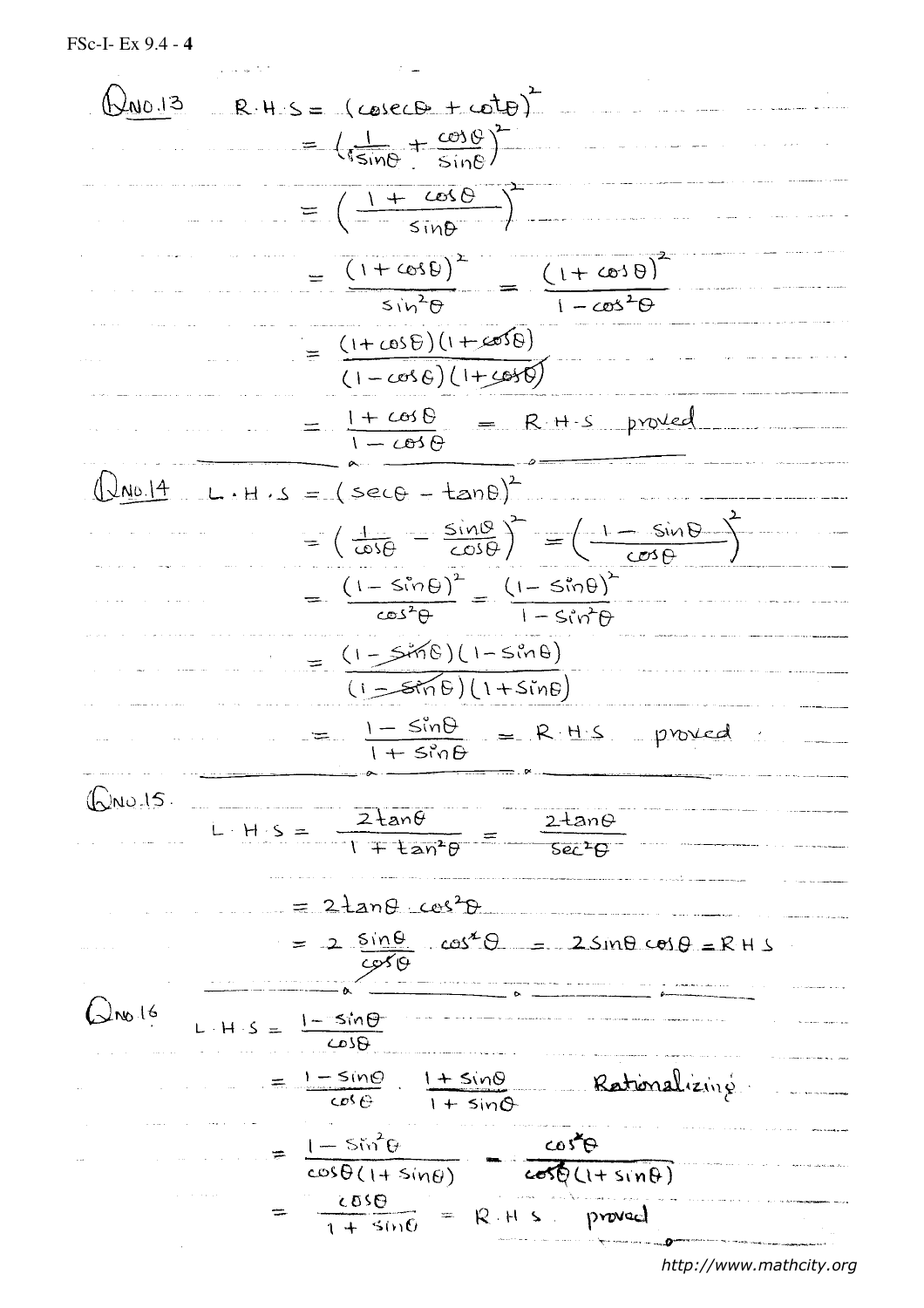## FSc-I- Ex 9.4 - **5**

 $\theta$ No.17 L.H.S =  $(4an\theta + \omega t \theta)^2$  $= -\left(\frac{\sin \theta}{\cos \theta} + \frac{\cos \theta}{\cos \theta}\right)^2$  $= \left( \frac{sin^2\theta + cos^2\theta}{cos^2\theta} \right)$  $\frac{1}{2}$  Sin<sup>2</sup> $0 + \frac{1}{2}$  $=$   $\left(\frac{1}{\cosh \sin \theta}\right)$ =  $(sec\theta-coc\theta)^2$  $SeC+BCO$   $=$   $R$  HS proved 21 18  $\frac{tan\theta + sec\theta - 1}{tan\theta - sec\theta + 1}$ SING TI  $\frac{\sin\theta}{\cos\theta} + \frac{1}{\cos\theta} - 1$ **See Alternative**   $5\overline{m}$ **Solution at the**   $\frac{\sin\theta}{\cos\theta} = \frac{1}{\cos\theta} + 1$ **end.**  $\frac{Sine + 1 - cos\theta}{sin\theta - 1 + cos\theta}$  $\frac{Sin\theta + 1 - cos\theta}{Sin\theta - 1 + cos\theta}$  $Sin\theta$  +1 +  $cos\theta$  $sin\theta + 1 + cos\theta$  $(sin \theta + 1) - cos \theta$  $(Sin0+1) + cos0$  $(sinC+cos C)+1$  $\sqrt{(sin\theta + cos\theta) - 1}$  $\frac{(sin 6 + 1)^2 - (cos 6)^2}{(sin 0 + cos 6)^2 - (1)^2}$  $sin^2\theta + 2sin\theta + 1 - cos^2\theta$  $sin^2\theta + cos^2\theta + 2sin\theta cos\theta - 1$  $2 \sin^2 \theta + 2 \sin \theta$  $\frac{s_1s_2\theta + 2sin\theta + sin^2\theta}{1 + 2sin\theta cos\theta + 1}$  $2$  Sine  $\omega$ e  $=\frac{2sin^2\theta}{2sin\theta cos\theta}+\frac{2sin\theta}{2sin\theta cos\theta}$  $\frac{5\dot{m}\theta}{cos\theta} + \frac{1}{cos\theta}$ =  $tan\theta$  + sec B = R.H.S proved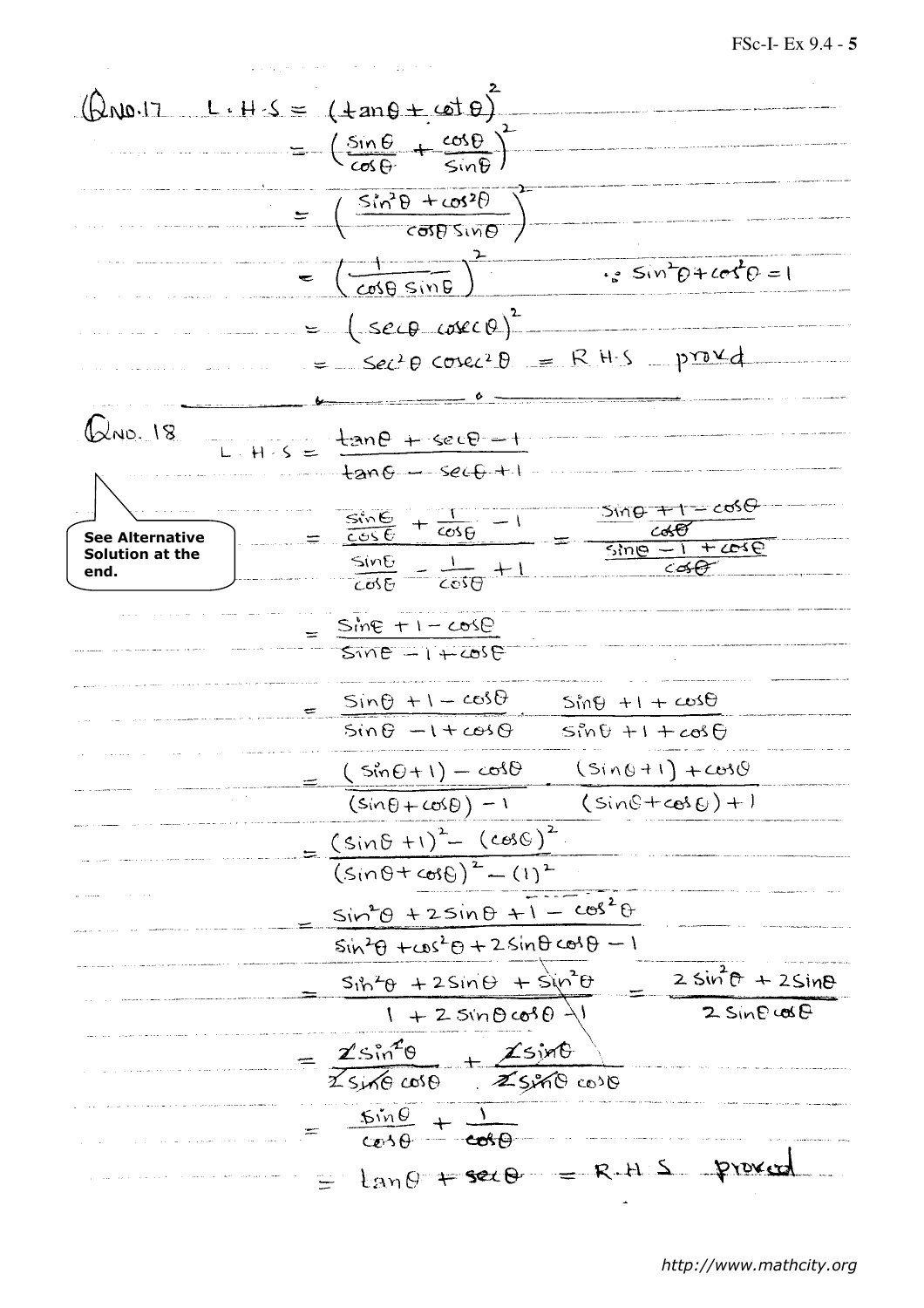FSc-I- Ex 9.4 - 6

 $\frac{1}{\cos(\theta - \cot \theta)}$  $Sim<sub>9</sub>$  $cos\theta + cot\theta$  $cosec\theta = cot\theta$  $\overline{\mathsf{s}}$ in $\overline{\mathbb{G}}$  $CoseC + cotG$  $=\frac{cosec\theta + cot\theta}{coset^2\theta - cot^2\theta}$  $\therefore$   $1 + \omega^2 \theta = \cos \alpha^2 \theta$  $= \frac{Cosec\theta + cot\theta}{1} = \frac{1}{sin\theta}$  $\therefore I = \csc^2 \theta - \cot^2 \theta$  $rac{cos\theta}{sin\theta}$  $= cosecg + cde$ .  $\frac{1}{2\sqrt{2}}$  $\frac{1}{\sin\theta}$  $=\frac{cos\theta}{sin\theta} = cot\theta$  $R_1H.S = \frac{1}{sin\theta}$  $\frac{1}{\csc\theta + \cot\theta}$  $coseC - cotG$  $\frac{1}{5.58}$  $cose \theta + \omega t \theta$  $cosei\theta - cot\theta$  $=$   $\frac{1}{\sin\theta}$   $\frac{\csc\theta - \cot\theta}{\cos\theta - \sin\theta}$  $CoseC^2G-G1^2G$  $\therefore$   $1 + \cot^2 \theta = \csc^2 \theta$  $\frac{1}{5ine}$   $\frac{(cosec\theta - cot\theta)}{1}$  $1 - 3500 = 1$  $=\frac{1}{\sin\theta}$   $-(\csc\theta - \cot\theta) = \frac{1}{\sin\theta}$   $\csc\theta + \omega t$  $=$   $\frac{1}{\sin\theta}$   $\frac{1}{\sin\theta}$  +  $\frac{\cos\theta}{\sin\theta}$  =  $\frac{\cos\theta}{\sin\theta}$  =  $\cot\theta$  $\hat{\mathcal{L}}_{(1)}^{\mathfrak{e}}$  $f$ rom  $\sqrt{g}$   $\sqrt{g}$   $\sqrt{g}$   $\sqrt{g}$   $\sqrt{g}$   $\sqrt{g}$   $\sqrt{g}$   $\sqrt{g}$   $\sqrt{g}$   $\sqrt{g}$   $\sqrt{g}$   $\sqrt{g}$   $\sqrt{g}$   $\sqrt{g}$   $\sqrt{g}$   $\sqrt{g}$  $\int$ We  $2e$  L. H.S =  $\sin^3\theta - \cos^3\theta$  $= (sin\theta)^3 - (cos\theta)^3$  $(g_{10}\circ g_{11}\circ g_{20} + g_{00}^{2}\circ g_{11}\circ g_{10} + g_{01}\circ g_{11}\circ g_{11}\circ g_{11}\circ g_{11}\circ g_{11}\circ g_{11}\circ g_{11}\circ g_{11}\circ g_{11}\circ g_{11}\circ g_{11}\circ g_{11}\circ g_{11}\circ g_{11}\circ g_{11}\circ g_{11}\circ g_{11}\circ g_{11}\circ g_{11}\circ g_{11}\circ g_{11}\circ g_{11}\circ g_{11}\circ g_{11}\circ g_{11}\circ g_{11}\circ g_{11}\circ g_{11}\circ g_{11}\circ g$  $(0 \text{ to } 1) (0 \text{ to } 1)$  $R.H.S.$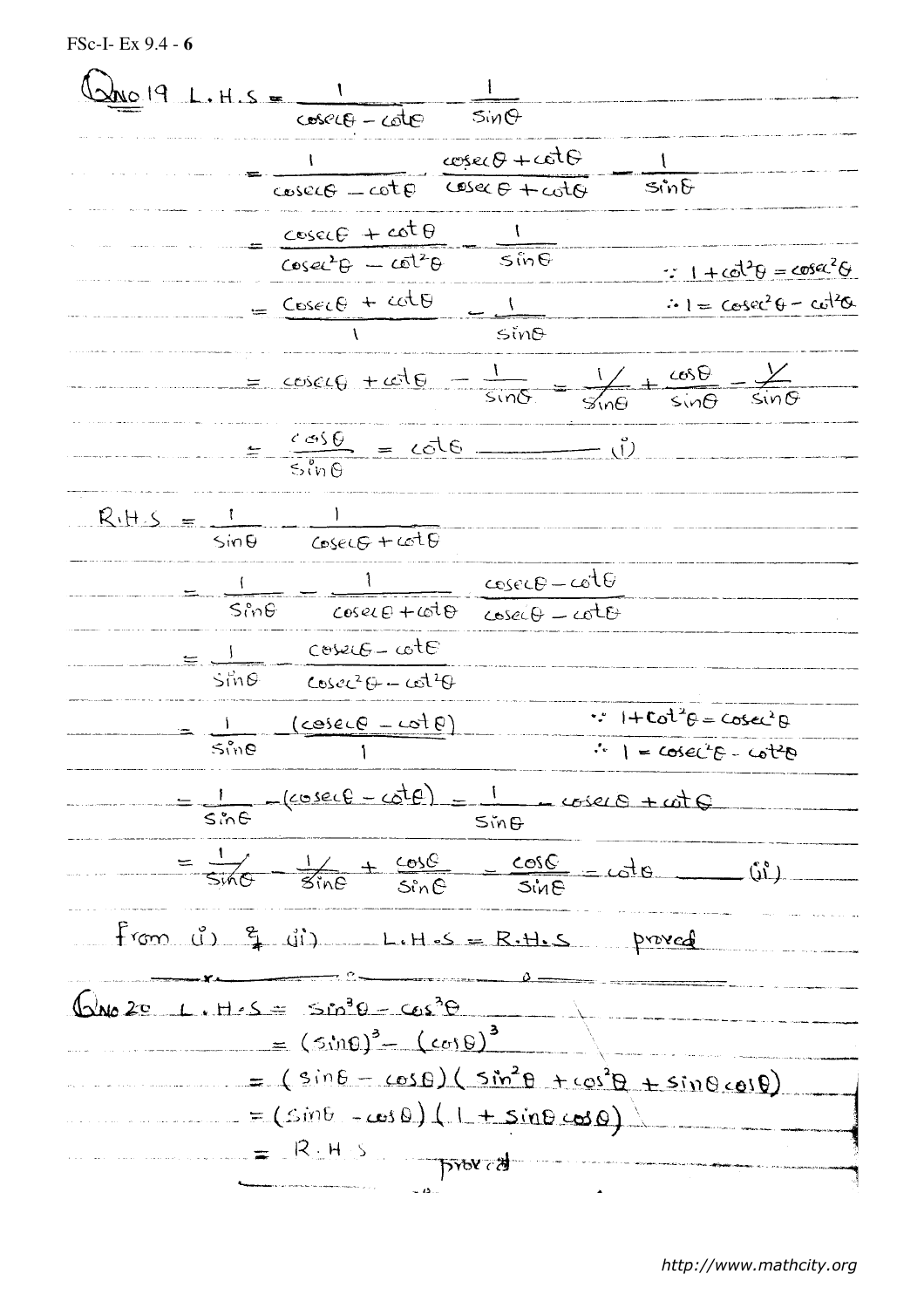$$
\int_{-\infty}^{\infty} \sqrt{16 \cdot 21} \cdot 1.45 = 5\sqrt[4]{6} - 65^{\circ} \cdot 6
$$
\n
$$
= (5\sqrt[4]{6} - 65^{\circ} \cdot 6) \cdot 6\sqrt[4]{6} - 65^{\circ} \cdot 6 \cdot 6\sqrt[4]{6} - 65^{\circ} \cdot 6 \cdot 6\sqrt[4]{6} - 65^{\circ} \cdot 6 \cdot 6\sqrt[4]{6} - 65^{\circ} \cdot 6 \cdot 6\sqrt[4]{6} - 65^{\circ} \cdot 6 \cdot 6\sqrt[4]{6} - 65^{\circ} \cdot 6 \cdot 6\sqrt[4]{6} - 65^{\circ} \cdot 6 \cdot 6\sqrt[4]{6} - 65^{\circ} \cdot 6 \cdot 6\sqrt[4]{6} - 65^{\circ} \cdot 6 \cdot 6\sqrt[4]{6} - 65^{\circ} \cdot 6 \cdot 6\sqrt[4]{6} - 65^{\circ} \cdot 6 \cdot 6\sqrt[4]{6} - 65^{\circ} \cdot 6 \cdot 6\sqrt[4]{6} - 65^{\circ} \cdot 6 \cdot 6\sqrt[4]{6} - 65^{\circ} \cdot 6 \cdot 6\sqrt[4]{6} - 65^{\circ} \cdot 6 \cdot 6\sqrt[4]{6} - 65^{\circ} \cdot 6 \cdot 6\sqrt[4]{6} - 65^{\circ} \cdot 6\sqrt[4]{6} - 65^{\circ} \cdot 6\sqrt[4]{6} - 65^{\circ} \cdot 6\sqrt[4]{6} - 65^{\circ} \cdot 6\sqrt[4]{6} - 65^{\circ} \cdot 6\sqrt[4]{6} - 65^{\circ} \cdot 6\sqrt[4]{6} - 65^{\circ} \cdot 6\sqrt[4]{6} - 65^{\circ} \cdot 6\sqrt[4]{6} - 65^{\circ} \cdot 6\sqrt[4]{6} - 65^{\circ} \cdot 6\sqrt[4]{6} - 65^{\circ} \cdot 6\sqrt[4]{6} - 65^{\circ} \cdot 6\sqrt[4]{6} - 65^{\circ} \cdot 6\sqrt[4]{6} - 65^{\circ} \cdot 6\sqrt[4]{6} - 65^{\circ} \cdot 6\sqrt[4]{6} - 65^{\circ} \cdot
$$

 $\overline{\phantom{a}}$ 

i.